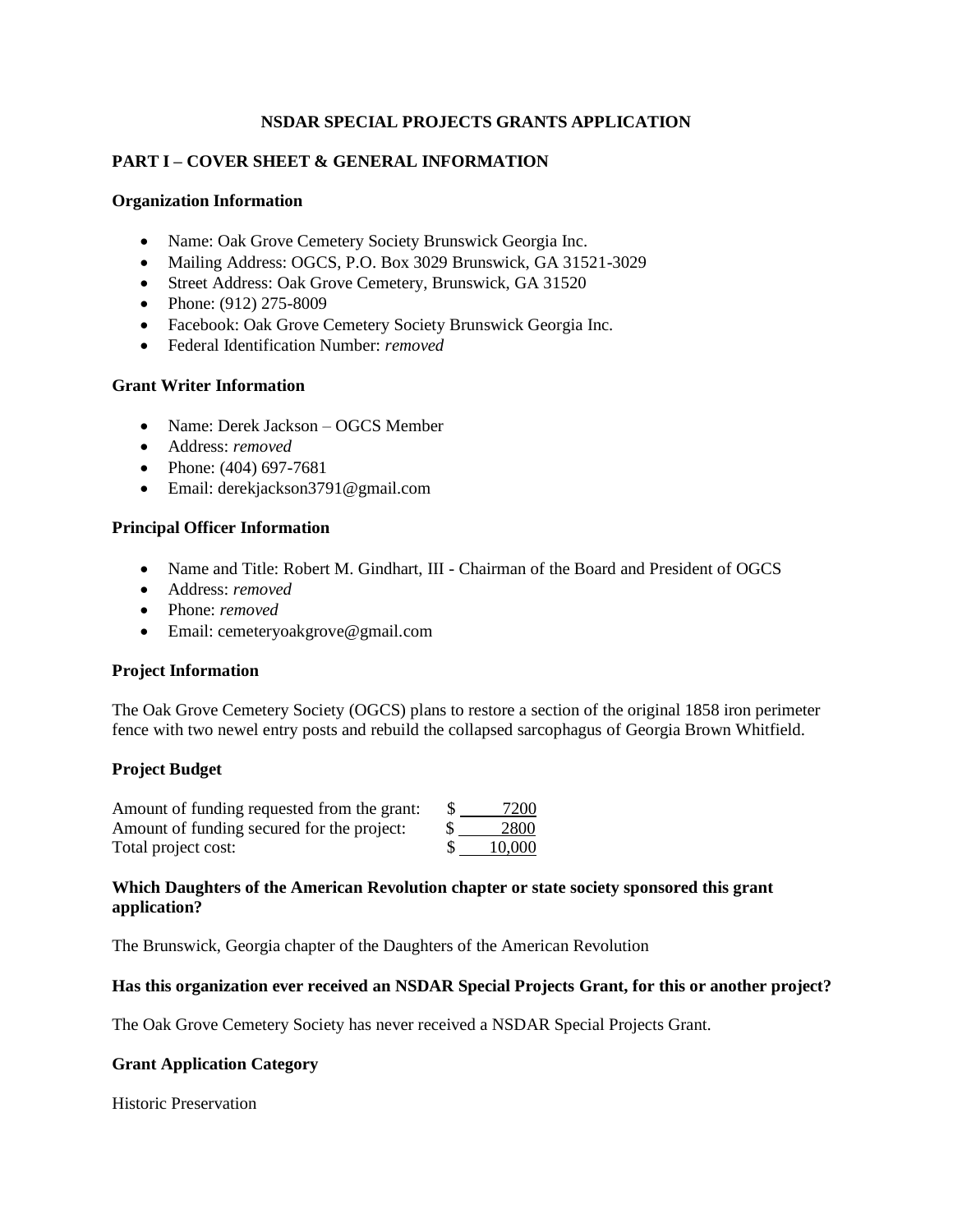# **PART II – COMMUNITY & ORGANIZATION INFORMATION**

# **Community Served by Organization**

The Oak Grove Cemetery Society offers a range of programs for the Brunswick, Georgia community and the greater Glynn County area with its 81,508 residents. Within this community, the OGCS serves two main groups of people:

- The 60 known descendants of those at rest in the Cemetery, with whom OGCS consults on restoration, upkeep, and cleaning of grave sites.
- The entire community by working to make Oak Grove Cemetery a safe and tranquil place for them to encounter the history and heritage of early Brunswick through a variety of programs. OGCS continues to create new programs to serve their community with an estimated 500 visitors a year attending their various history walking tours alone.

The following are among the current services and education efforts conducted by the OGCS:

- History walking tours in Oak Grove Cemetery "Victorian Cemetery Symbolism-Lambs; Lilies & Rosebuds," "Murder, Mayhem and Madness," and "Tales from the Tomb."
- Self-guided walking tour brochure.
- Preservation technology workshop presented by the Georgia Municipal Cemetery Association
- Concerts under the oaks by the Coastal Brass Choir.

## **General Information about Organization**

The Oak Grove Cemetery Society Brunswick Georgia Inc. was founded in 2014 by Robert M. Gindhart, III in cooperation with a group of 16 concerned stakeholder organizations in Brunswick (Glynn County), Georgia. This local group's desire to create a  $501(c)(3)$  came from a desperate need for an official caretaker to step in and save the forgotten Oak Grove Cemetery. The cemetery was founded by the City of Brunswick in 1838 as its first public burial site, but it fell into disrepair once the city created further cemeteries outside the city limits. Now, along with its 16 stake holder organizations, Oak Grove Cemetery Society has set as its mission to work with the City of Brunswick, the descendants of those at rest, and the public in the protection, conservation, preservation, and maintenance of historic Oak Grove Cemetery.

Representing its 100 members and managing the historic site, a passionate group of volunteers make up the Board of directors, consisting of five Officers and six Member at Large positions selected from community leaders. The Board members are elected for three-year terms with the last election held in 2014. The cemetery's stakeholders named Robert Gindhart as Chairman of the Board and President of the Oak Grove Cemetery Society due to his previous experience in non-profit work as President of Sonoma, California's oldest non-profit as well as his position on the Brunswick Historic Preservation Board. Combining the experience from Mr. Gindhart and the Board of directors with the tireless efforts of community volunteers, the Oak Grove Cemetery Society has been able to achieve the following goals in the first 21 months of its existence:

- Memorandum of Understanding with City of Brunswick obtained, declaring Oak Grove Cemetery a local historic site.
- Removable bollard installed to prohibit vehicle traffic in cemetery.
- Arborist brought in to remove trees and limbs detrimental to cemetery and public safety.
- Restoration and cleaning of the site and select funerary monuments undertaken, following guidance from historic preservationists.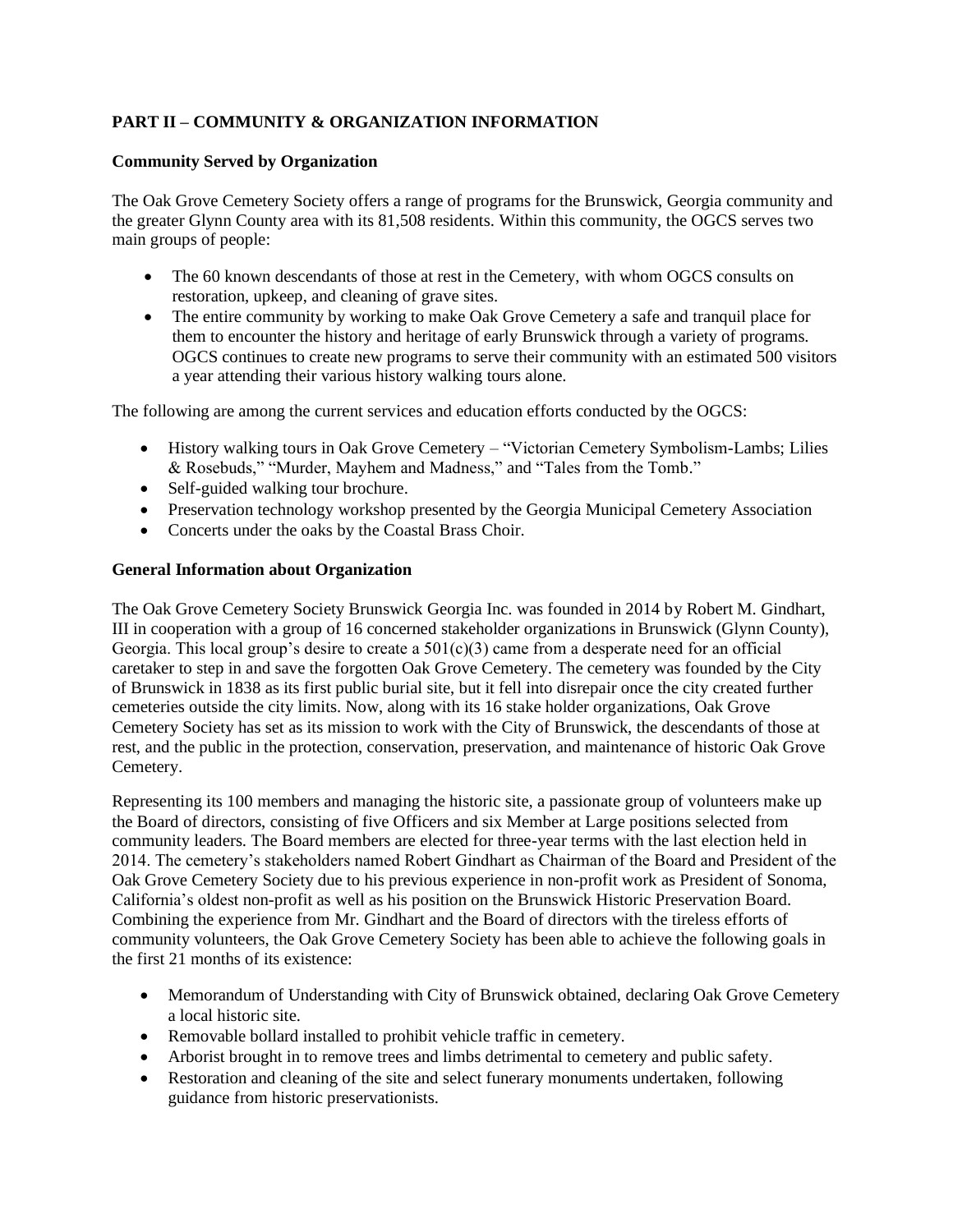- \$20,000 gained through fund raisers.
- Victorian brick terrace built at entrance to Oak Grove Chapel.

The Relationship Stakeholders that Compose Oak Grove Cemetery Society

- City of Brunswick
- Descendants of Those at Rest
- Public
- Coastal Georgia Genealogical Society
- Friends of Hofwyl-Broadfield Plantation, A Chapter of Friends of Georgia State Parks and Historic Sites
- Historic Brunswick Foundation, Brunswick, Georgia
- Magnolia Garden Club, Brunswick, Georgia
- National Society of the Colonial Dames XVII Century, St. Simons Island, Georgia Chapter
- National Society of the Daughters of the American Colonists, St. John's Parish Chapter
- National Society of the Daughters of the American Revolution, Brunswick, Georgia Chapter
- National Society of the Daughters of the American Revolution, Fort Frederica Chapter
- National Society of the Sons of the American Revolution, Brunswick  $&$  St. Simons Island, Georgia
- National Society United States Daughters of 1812, Catherine Littlefield Greene Chapter
- Signature Squares of Brunswick, Georgia
- Sons of Confederate Veterans Inc. Thomas Marsh Forman Camp # 485, Brunswick, Georgia
- United Daughters of the Confederacy Lanier of Glynn Chapter, St. Simons Island, Georgia

## **Organization's Financial Information**

As a non-profit organization with 501(c)3 enabled status, the Oak Grove Cemetery Society holds no salaried positions and focuses its entire budget on projects, events, fundraisers, and supplies.

Operating budget for most recently completed fiscal year:

# \$ *removed*

- $\bullet$  N/A Percent of budget used for personnel salaries and benefits
- $\bullet$  N/A Percent of budget used for maintenance of buildings and grounds
- 88% of budget used for projects
- 6% of budget used for special events and educational programs
- 2% of budget used for marketing and promotion
- 4% of budget used for insurance and other operating costs

# **PART III – PROJECT INFORMATION**

## **Description**

The Oak Grove Cemetery Society has created a Master Plan to find areas of need in the cemetery with a focus on developing the public areas to both protect the cemetery's artifacts and make it safe and comfortable for visitors. The current preservation project will help the OGCS meet these goals by first restoring a section of the original 1858 perimeter iron fence, which has begun to erode and deteriorate. This project, designed under the guidance of Tidewater Preservation, Inc., will restore ten fence sections at \$660 each and two newel posts at \$1,120 each. Enberg Mold and Tool will make castings and remove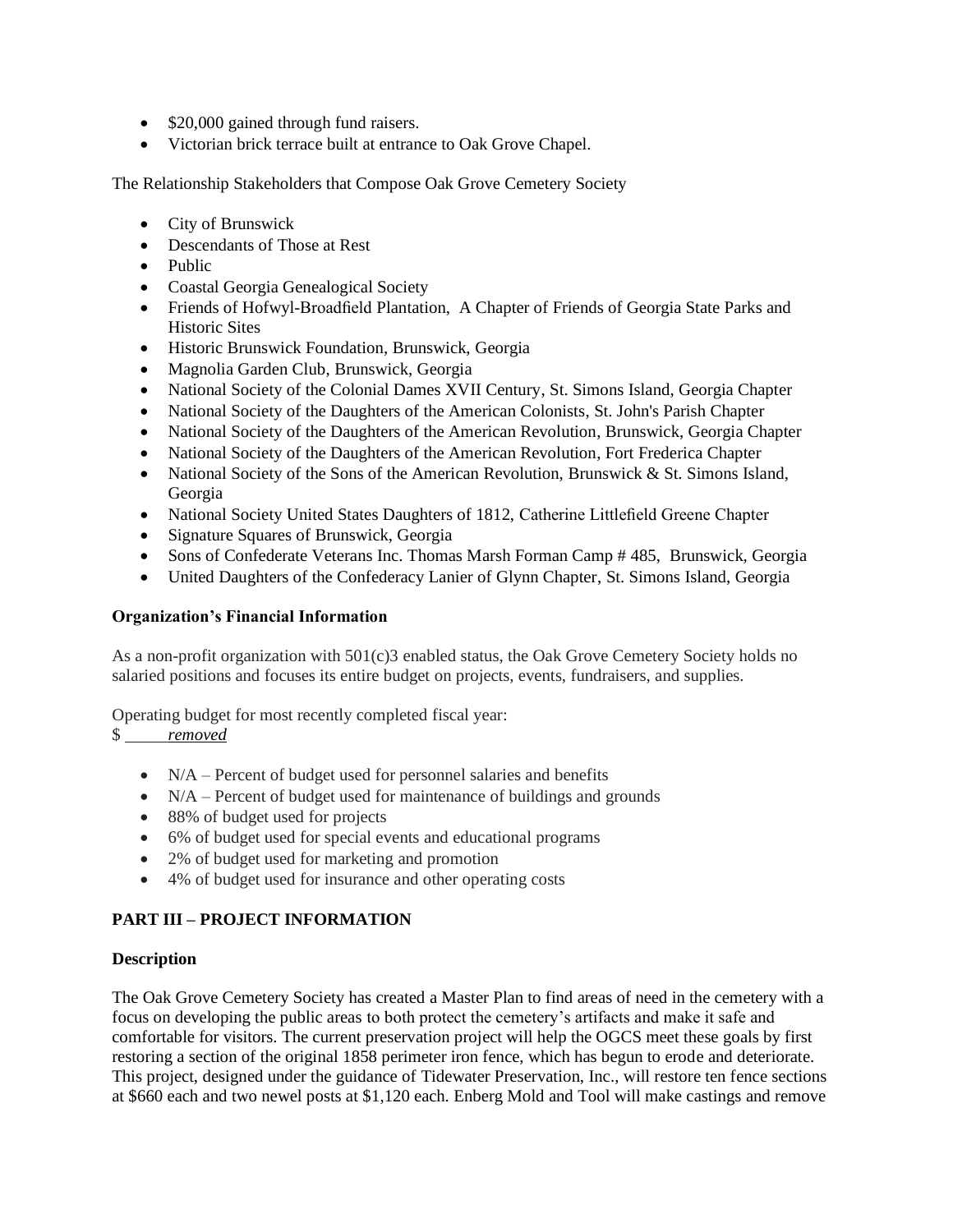the fence in sections for repairs, preserving the integrity of the fence to help enforce the cemetery's boundary and protect its monuments. The other part of this project is making the interior safe by restoring the collapsed brick sarcophagus of Georgia Brown Whitfield, which currently leaves her remains nearly exposed and creates a hazard for guests touring the site. Including the need for a brick mason and archaeologist, this restoration is estimated at \$4,460 by Savannah preservationist Sam Beetler II. Both projects are ready to be started immediately under the supervision of project manager and OGCS President Robert Gindhart with a goal of completion by July 2017.

#### **Phases**

The iron perimeter fence restoration is an ongoing project at Oak Grove Cemetery. For funding purposes, Oak Grove Cemetery Society has an agreement with Enberg Mold and Tool to split the fence restoration into several smaller projects. Currently, the first phase, which includes five fence sections and two newel posts at the main entrance, is complete.

## **Project Need/Urgency**

The Victorian era architecture and the history it shares is one of the main reasons heritage tourists and community visitors come to Oak Grove Cemetery each year. Tragically, though, some people come to the cemetery and see the collapsing grave sites and dilapidated, rusted fencing and believe that Oak Grove Cemetery is abandoned and proceed to vandalize the already fragile monuments. This extended at one time to visitors driving through the cemetery and over grave markers, knocking them over and leaving tire tread markings on their stone surfaces. Thankfully, the recent gift of a steel bollard has limited the admittance of general traffic through Oak Grove Cemetery, but trash and vandalism in the site persist. The restoration of the cemetery's historic fencing will help set a clear boundary that will further prohibit undue traffic in the site and represent visually to the public that the cemetery is a protected and cared for local historical site.

The historical value of Oak Grove Cemetery's iron perimeter fence is another reason that this project needs to be addressed before the fence is destroyed any further. It tells an integral part of the history of the community. The north, east, and south sides of the fence stand in the same places today as they were originally placed in 1858, but the west fence was moved when the size of Oak Grove Cemetery was reduced by 50 feet in 1869. Graves within those 50 feet were up-rooted and their residents moved, including the grave of a Norwegian captain who is now resting on the opposite side of the cemetery from where historic images place him.

What was the reason for the move? A spur track of the railroad was planned to run through that land to serve the planning mill and Lang's hardware across the street from the cemetery. The accuracy of this story is evident by the six sections of fence that no longer match the rest, but clearly came from the fencing of Brunswick's downtown squares and is also seen in the missing newel post in the southwest corner where the two fences are tied together instead of meeting at a post. The historic quality of the fence extends all the way down to the rare support system that the city installed. Anchors and lifting supports raise each fencing panel giving the whole length of fence the appearance that it is floating in place above the soil with posts only needed at the corners and entrance. For these reasons, Oak Grove Cemetery's Pre Civil War iron fence is an important historical artifact, not only to the cemetery, but the City of Brunswick as well and justifies its rescue.

Oak Grove Cemetery is home to more than 1200 graves including 200 Civil War soldiers. The majority of people at rest in the cemetery no longer have ancestors alive to care for their grave sites. One of those people is Georgia Brown Whitfield. Today, her sarcophagus lies in ruins as the top has collapsed inside, allowing vines to grow inside and further tear apart the monument. Now open to the elements, water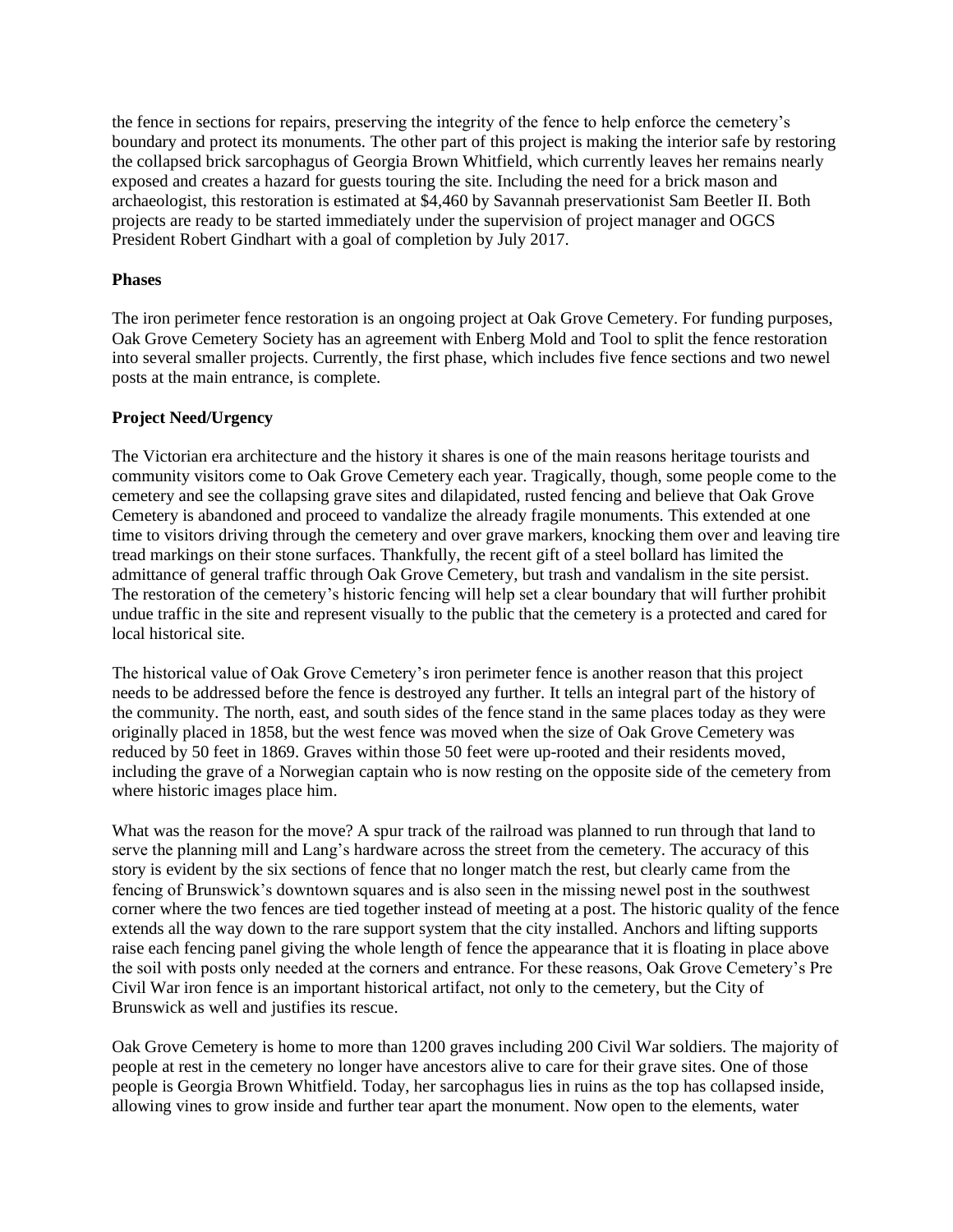damage is creating further deterioration to the sarcophagus. Georgia Brown Whitfield died in 1885 at the age of 28, and due to heavy flooding at the time of her death, she was laid to rest above ground in a sarcophagus. The raised nature of the grave site creates a hazard for all guests who visit Oak Grove Cemetery as many try and lean over it to see in and risk falling on it and injuring themselves or causing further damage to the site.

Another part of this grave site that needs repairing is what appears, at this time, to be a small pile of bricks, but this is the grave of Mrs. Whitfield's 3 month old child that passed away only four short days after her mother. Both mother and child were new to Brunswick with Mrs. Whitfield dying only two years after arriving to the city. Her story is one of many that the Oak Grove Cemetery Society is fighting to preserve. There are 418 unmarked graves in the cemetery, leaving their resident's stories forgotten to history, but this part of the restoration project will make sure the story of Georgia Brown Whitfield and her daughter are remembered.

Obituaries of Coastal Georgia; transcribed by Amy L. Hedrick. (n.d.). Retrieved March 19, 2016, from http://www.glynngen.com/newspapers/obits/W.htm

## **Project Outcomes and Benefit**

The goal of the Oak Grove Cemetery Society in undertaking this project is to preserve and protect the historical architectural elements within the cemetery to create a safe environment for the community to explore Brunswick's history.

By restoring the architecture and monuments within the cemetery, the Oak Grove Cemetery Society hopes to fulfill its mission to preserve Brunswick's past and maintain the resting place of many of the city's founding citizens. The OGCS has a duty to protect grave sites of the people at rest who no longer have descendants to care for them. By creating a distinct boundary to deter vandalism, the OGCS will be able to keep its grounds clean and its monuments intact. Also, by restoring broken monuments like that of Georgia Brown Whitfield, the OGCS can make sure the cemetery is a safe environment for members of the community to enjoy, free of dangers like crumbling funerary artifacts. The further goal of this project and all other projects that the OGCS undertakes is to create a place that the local community will be proud of and want to visit. This will allow the programs on offer at the cemetery to shine and create a more reliable income stream that will help in the further upkeep and preservation of the historic site.

Oak Grove Cemetery's monuments relate the history of Brunswick and are the basis for all historical content shared with the community through tours and special events. As such, the Oak Grove Cemetery Society counts on contributions from the community in the form of membership dues, donations, and ticket sales from specialty tours to maintain the integrity of the site. The Oak Grove Cemetery Society hopes to achieve the following outcomes by the completion of the proposed restoration project:

- $\bullet$  Increase the number of visitors to the cemetery by 25% from the current 500 visitors a year based on 2015 estimates.
- Expand membership to the Oak Grove Cemetery Society by 15% from the 100 current members.
- Increase funds raised by 25% beyond the 2015 total of \$20,000.

The Oak Grove Cemetery Society serves visitors by maintaining the cemetery as a green space within the city and offering programs and tours recounting the early history of the City of Brunswick. The Oak Grove Cemetery Society hopes to offer the following benefits to the community and visitors: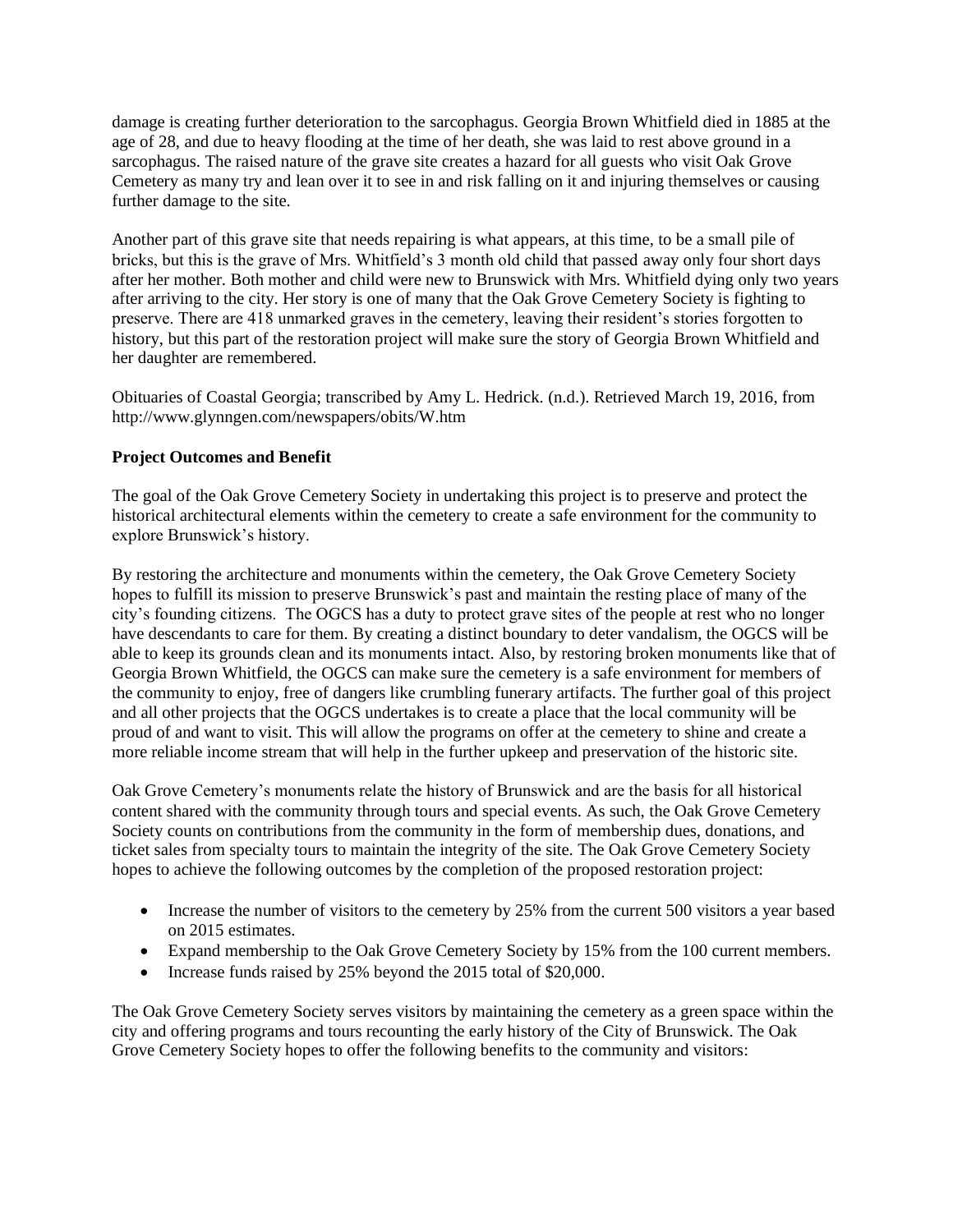- Increased heritage tourism for the City of Brunswick with Oak Grove Cemetery offering a 45 minute stop as presented by OGCS volunteers.
- Restored public areas that offer a safe and tranquil green space within the city limits.
- Offered additional community volunteer opportunities that give the public a sense of community pride and shared ownership.
- Provided additional cultural activities like concerts, lectures, and workshops that engage members of the community in a conversation about history and preservation.

The Board of directors of the Oak Grove Cemetery Society will use the national standards for historic preservation as a reference to evaluate all work done in the cemetery. The preservation of the cemetery's antebellum artifacts is a top priority for the Oak Grove Cemetery Society and all work done must meet those standards. At the beginning and end of each activity that requires removal or reconstruction of elements in the cemetery, as proposed in the attached timeline, the Board of directors will publish a report on the work completed by the community partners to ensure that it meets the aforementioned standards. As the cemetery is a site of historical value for the community, the Oak Grove Cemetery Society Board of directors will also collect and publish an account of current attendance and membership records in the cemetery for 2015 as a base line for further evaluating the success of the project.

# **Project Promotion**

To recognize The Daughters of the American Revolution for their help with the cemetery restoration project, The Oak Grove Cemetery Society will promote the partnership during the preservation process through local news outlets, including *The Brunswick News* and *The Islander*. Also, promotion will reach members through newsletter and webpage updates. At the conclusion of the project, The OGCS will hold a dedication ceremony where they will recognize the DAR as an integral partner in the restoration effort, and during the event the OGCS will unveil plaques at the project sites that commemorate the partnership.

# **PART IV – PROJECT BUDGET, IN-KIND CONTRIBUTIONS AND TIMELINE**

# **Project Budget**

|                                                                | <b>GRANT</b>     | <b>SECURED</b> | <b>TOTAL</b> |
|----------------------------------------------------------------|------------------|----------------|--------------|
| <b>LINE ITEM</b>                                               | <b>FUNDS</b>     | <b>FUNDS</b>   | <b>COST</b>  |
|                                                                | <b>REQUESTED</b> |                |              |
| Restoration of 5 fence sections – each fence section will cost | \$2,000          | \$1,300        | \$3,300      |
| \$660 as estimated by Enberg Mold and Tool, including a flat   |                  |                |              |
| rate for all work.                                             |                  |                |              |
|                                                                |                  |                |              |
| Fence Contractor:                                              |                  |                |              |
| Gary Knappenberger                                             |                  |                |              |
| Enberg Mold & Tool Yulee, FL                                   |                  |                |              |
| Restoration of 2 newel posts at northwest and northeast        | \$1,240          | \$1,000        | \$2,240      |
| corners-each newel post is estimated at \$1,120 each           |                  |                |              |
|                                                                |                  |                |              |
| Fence Contractor:                                              |                  |                |              |
| Gary Knappenberger                                             |                  |                |              |
| Enberg Mold & Tool Yulee, FL                                   |                  |                |              |
| Preservation plan and supervision of brick tomb of Georgia     | \$500            |                | \$500        |
| Brown and infant restoration                                   |                  |                |              |
|                                                                |                  |                |              |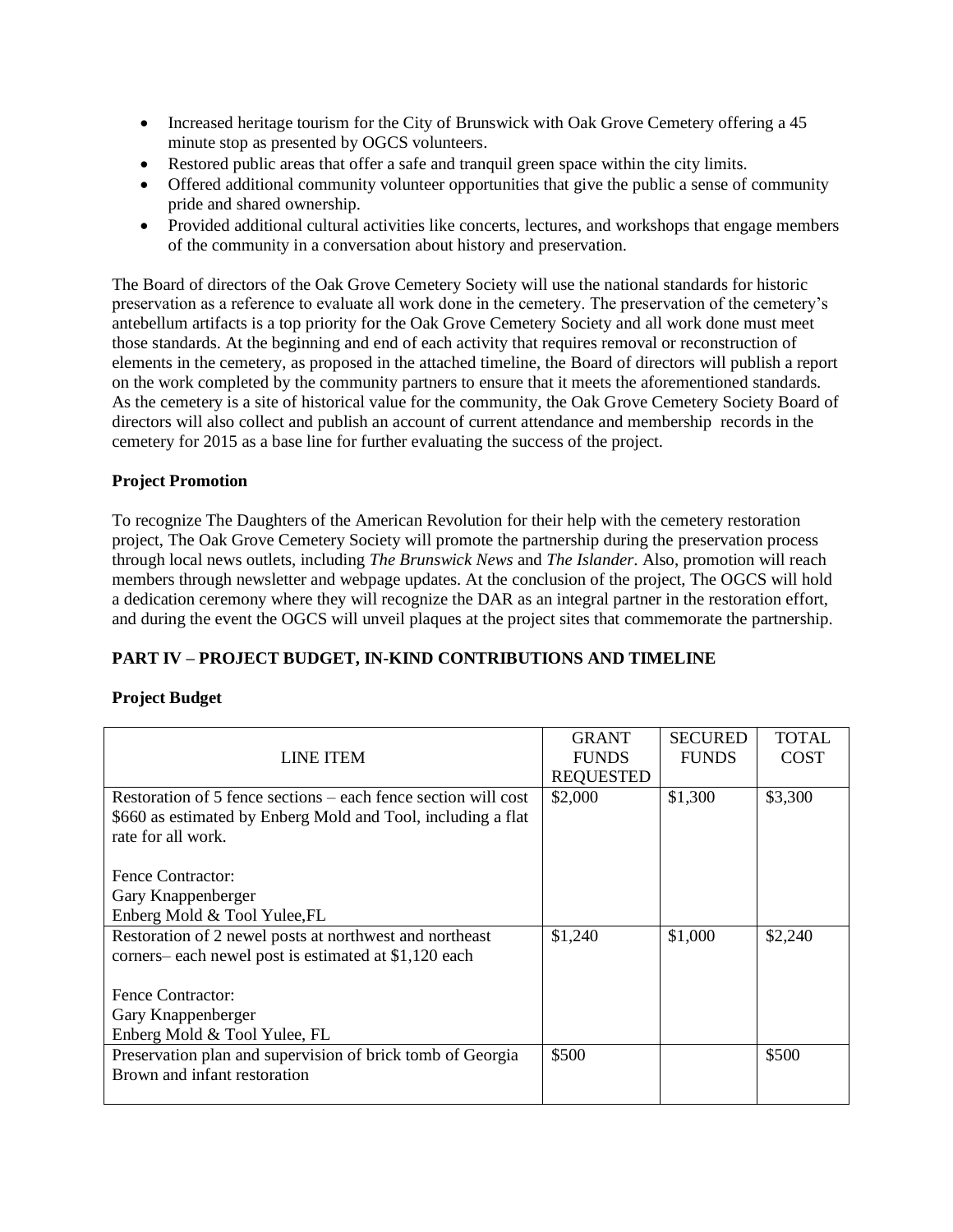| Preservationist:                                               |         |         |          |
|----------------------------------------------------------------|---------|---------|----------|
| Sam Beetler II                                                 |         |         |          |
| Reconstruction of Georgia Brown Whitfiled sarcophagus.         | \$3460  |         | \$3460   |
| Brick Mason will be hired to rebuild the sarcophagus.          |         |         |          |
| Services offered at a flat rate.                               |         |         |          |
|                                                                |         |         |          |
| Brick Mason:                                                   |         |         |          |
| Joe Smith                                                      |         |         |          |
| Archeologist needed to protect remains. An archeologist        |         | \$500   | \$500    |
| survey is needed to remove and protect remains during          |         |         |          |
| reconstruction of the grave site. Service is offered at a flat |         |         |          |
| rate.                                                          |         |         |          |
|                                                                |         |         |          |
| Archeologist:                                                  |         |         |          |
| William Weeks                                                  |         |         |          |
| <b>TOTALS:</b>                                                 | \$7,200 | \$2,800 | \$10,000 |

# **In-Kind Contributions**

| Donor: removed                                  |
|-------------------------------------------------|
| Contribution: Old Savannah Brick for grave site |
| restoration.                                    |
|                                                 |

# **Project Timeline**

|                                                   | Project Timeline  |                 |                           |
|---------------------------------------------------|-------------------|-----------------|---------------------------|
| Activity                                          | Projected         | Projected       | Key Person/Group          |
|                                                   | <b>Start Date</b> | <b>End Date</b> | Responsible               |
| Removal of fence and newel posts for restoration. | 05/1/2017         | 05/26/2017      | <b>OGCS</b> President     |
| Written review by OGCS Board of directors of      | 05/8/2017         | 05/12/2017      | <b>Oak Grove Cemetery</b> |
| work performed by Enberg Mold and Tool to         |                   |                 | Society Board of          |
| ensure no damage was incurred to the site during  |                   |                 | directors                 |
| removal process.                                  |                   |                 |                           |
| Written plan of action by preservationist on      | 05/1/2017         | 05/12/2017      | Director of Cemetery      |
| restoration brick sarcophagus of Georgia Brown    |                   |                 | Grounds and OGCS          |
| Whitfield.                                        |                   |                 | President                 |
| Written review by OGCS Board of directors of      | 05/15/2017        | 05/19/2017      | <b>Oak Grove Cemetery</b> |
| preservation plan before work begins.             |                   |                 | Society Board of          |
|                                                   |                   |                 | directors                 |
| Teardown of Georgia Brown Whitfield brick         | 05/22/2017        | 05/26/2017      | Director of Cemetery      |
| sarcophagus                                       |                   |                 | Grounds and OGCS          |
|                                                   |                   |                 | President                 |
| Written review by OGCS Board of directors of      | 05/29/2017        | 06/2/2017       | <b>Oak Grove Cemetery</b> |
| work performed by brick mason to ensure safe      |                   |                 | Society Board of          |
| teardown of Georgia Brown Whitfield brick         |                   |                 | directors                 |
| sarcophagus.                                      |                   |                 |                           |
| Evaluation by archeologist and protection of      | 06/5/2017         | 06/9/2017       | Director of Cemetery      |